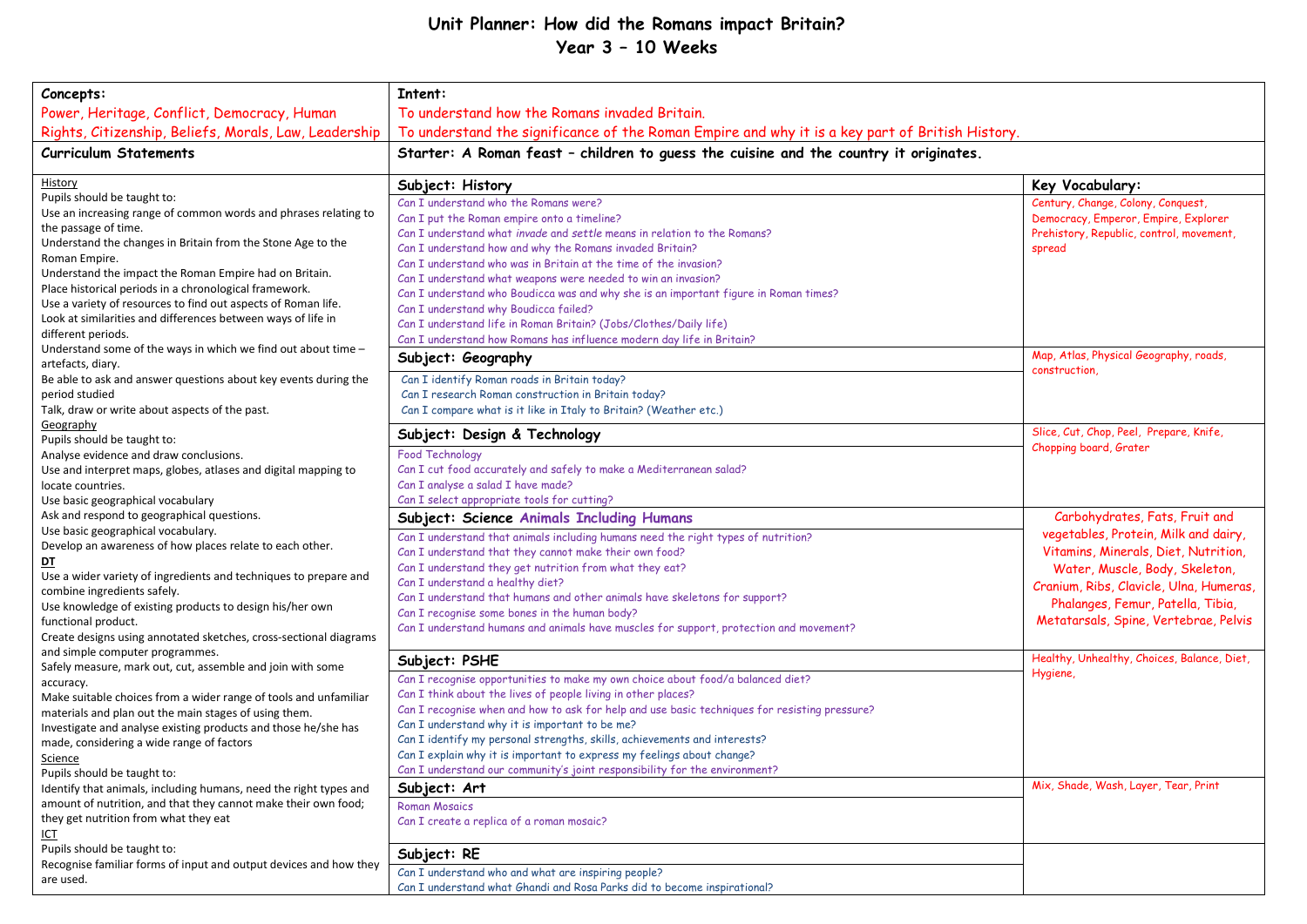| Make efficient use of familiar forms of input and output devices.                           | Can I become an inspiring person?                         |             |                                                                         |                                         |
|---------------------------------------------------------------------------------------------|-----------------------------------------------------------|-------------|-------------------------------------------------------------------------|-----------------------------------------|
| Understand that computer networks enable the sharing of data                                | Subject: Music                                            |             |                                                                         |                                         |
| and information.                                                                            | Can I compose music for the Roman army? (Boudicca's army) |             |                                                                         |                                         |
| RE                                                                                          | Text types:                                               | Literature: | Everyone's Welcome Book:                                                | <b>Maths links:</b>                     |
| See SACRE document                                                                          |                                                           |             | PHSE/SRE different families                                             |                                         |
| Music                                                                                       |                                                           |             | same love/ personal space unit                                          | Telling the Time - Using Roman Numerals |
| Pupils should be taught to:                                                                 |                                                           |             |                                                                         |                                         |
| Listen with direction to a range of high quality music.                                     | Enrichment: Jewry Wall Museum                             |             | Computing: Computing will be taught fortnightly covering the statements |                                         |
| Confidently recognise a range of musical instruments.                                       |                                                           |             | discretely.                                                             |                                         |
| Find the pulse within the context of different songs/music with                             |                                                           |             | MFL: Completed follow school wide scheme discretely.                    |                                         |
| ease.                                                                                       |                                                           |             |                                                                         |                                         |
| Understand that improvisation is when a composer makes up a                                 |                                                           |             |                                                                         |                                         |
| tune within boundaries.                                                                     |                                                           |             |                                                                         |                                         |
| Understand that composition is when a composer writes down and                              |                                                           |             |                                                                         |                                         |
| records a musical idea.                                                                     |                                                           |             |                                                                         |                                         |
| Sing songs with multiple parts with increasing confidence.                                  |                                                           |             |                                                                         |                                         |
| Play and perform in solo or ensemble contexts with confidence                               |                                                           |             |                                                                         |                                         |
| Develop an understanding of formal, written notation which<br>includes crotchets and rests. |                                                           |             |                                                                         |                                         |
| Begin to listen to and recall sounds with increasing aural memory                           |                                                           |             |                                                                         |                                         |
| ART                                                                                         |                                                           |             |                                                                         |                                         |
| Pupils should be taught to:                                                                 |                                                           |             |                                                                         |                                         |
| Use a sketchbook for recording observations, for experimenting                              |                                                           |             |                                                                         |                                         |
| with techniques or planning out ideas.                                                      |                                                           |             |                                                                         |                                         |
| Experiment with different materials to create a range of effects                            |                                                           |             |                                                                         |                                         |
| and use these techniques in the completed piece of work.                                    |                                                           |             |                                                                         |                                         |
| Explain what he/she likes or dislikes about their work.                                     |                                                           |             |                                                                         |                                         |
| Know about some of the great artists, architects and designers in                           |                                                           |             |                                                                         |                                         |
|                                                                                             |                                                           |             |                                                                         |                                         |
| history and describe their work.                                                            |                                                           |             |                                                                         |                                         |
| Explore shading, using different media.                                                     |                                                           |             |                                                                         |                                         |
| Understand and identify key aspects such as complementary                                   |                                                           |             |                                                                         |                                         |
| colours, colour as tone, warm and cold colours.                                             |                                                           |             |                                                                         |                                         |
| Compare and recreate form of natural and manmade objects.                                   |                                                           |             |                                                                         |                                         |
| He/she is able to create a collage using overlapping and layering.                          |                                                           |             |                                                                         |                                         |
| Create printing blocks using relief or impressed techniques.                                |                                                           |             |                                                                         |                                         |
|                                                                                             |                                                           |             |                                                                         |                                         |

**Sequence of Lessons – 1 week of: Who inspires us?**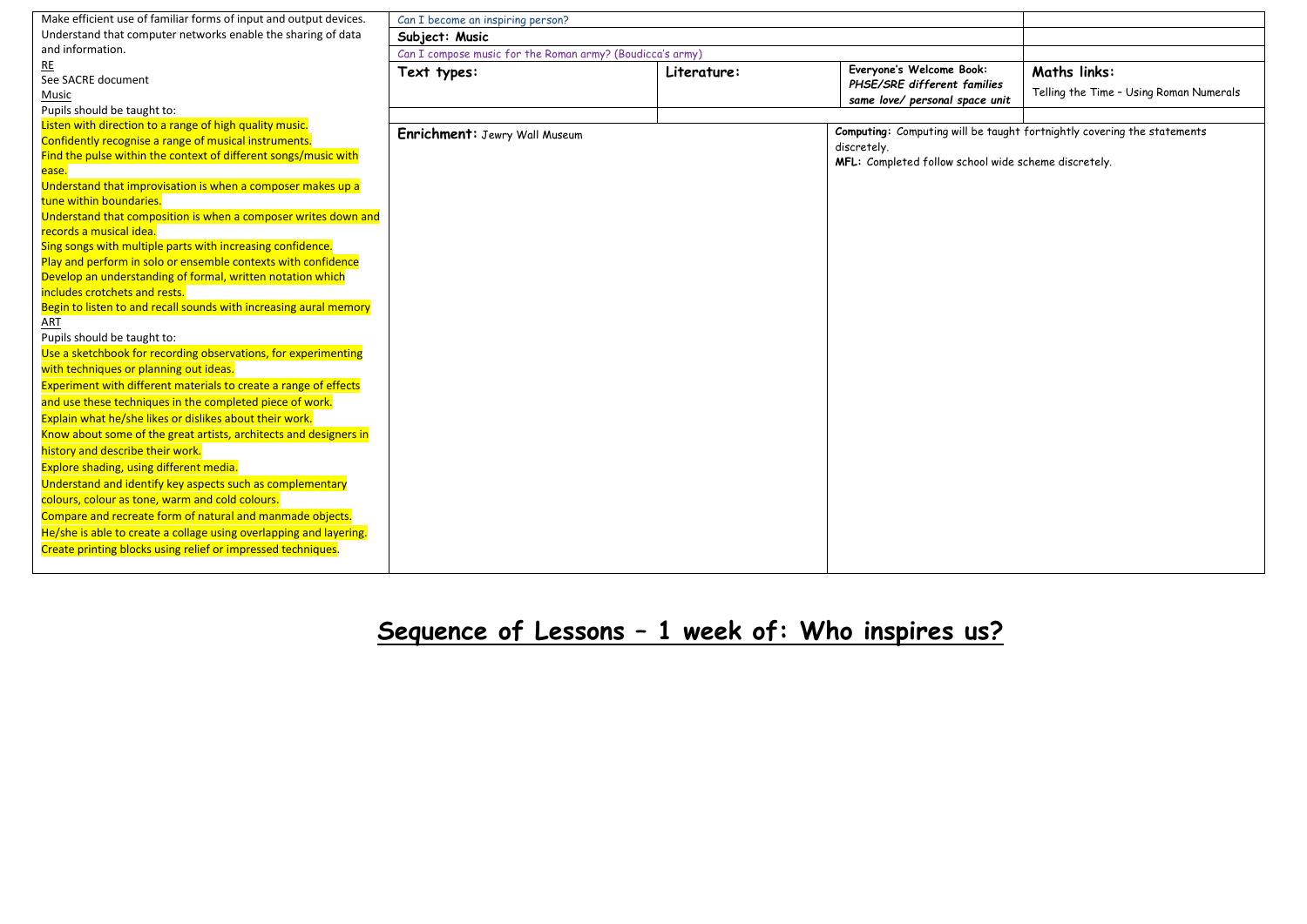| Lesson               | Learning Challenge                                                                                            | Outcomes               | Concepts             |
|----------------------|---------------------------------------------------------------------------------------------------------------|------------------------|----------------------|
| <b>RE</b><br>$1_{-}$ | Can I understand who and what are inspiring people?                                                           | Fact file on a hero    | Curiosity. Choices,  |
|                      | Can I understand what Ghandi and Rosa Parks did to become inspirational?                                      |                        | leadership, freedom  |
|                      | Look at Martin Luther King and Einstein (Our heroes)                                                          |                        |                      |
| 2. PHSE              | Can I think about the lives of people living in other places, and people with different values and customs? - | PSHE floor book        | Democracy, Human     |
|                      | Relate to MLK                                                                                                 |                        | rights               |
| 3. PHSE              | Can I reflect on and celebrate their achievements, identify their strengths and areas for improvement,        | Discussion/ floor book | Respects             |
|                      | and set high aspirations and goals?                                                                           |                        |                      |
|                      | Look at Jessica Ennis Hill                                                                                    |                        |                      |
| 4. PHSE / RE         | Can I understand that there are different kinds of responsibilities, rights and duties at home, at school,    | Blooms questions       | Home, law            |
|                      | in the community and towards the environment?                                                                 |                        |                      |
|                      | Can I become an inspiring person?                                                                             |                        |                      |
| Computing            | Can I create a spark video about our heroes and how to inspire others?                                        | Spark video            | Diversity, belonging |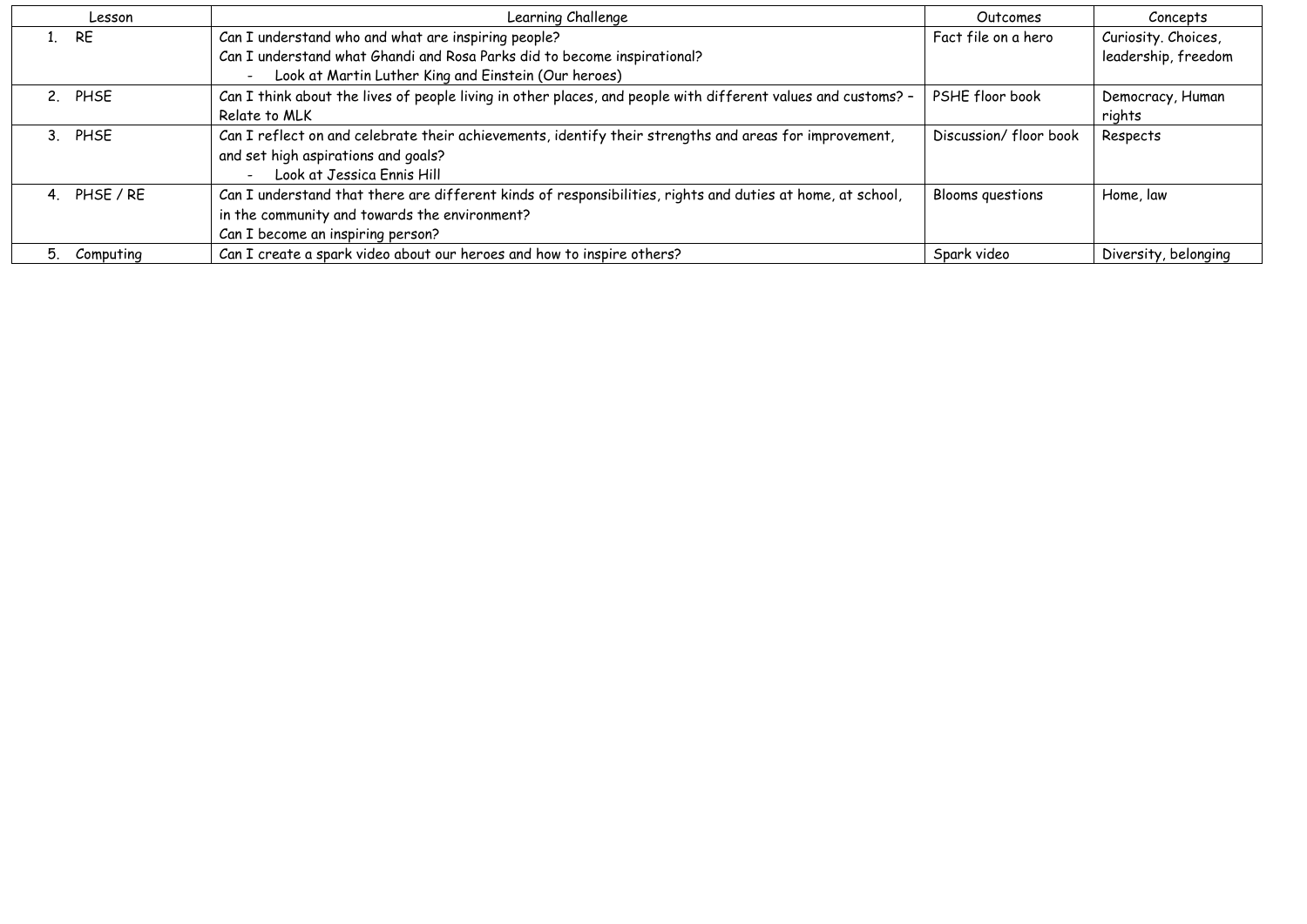## **Sequence of Lessons – How Did The Romans Impact Britain**

| Lesson                  | Learning Challenge                                                                                                                                                                                                | Outcomes           | Concepts         |
|-------------------------|-------------------------------------------------------------------------------------------------------------------------------------------------------------------------------------------------------------------|--------------------|------------------|
| 1. History              | WOW start to topic - hire artefacts and explore                                                                                                                                                                   | Create curiosity   |                  |
|                         |                                                                                                                                                                                                                   | questions          |                  |
| 2. History              | Can I understand who the Romans were?                                                                                                                                                                             | Double page        | Power            |
| 3. History              | Can I place them onto a time line?                                                                                                                                                                                | Double page        |                  |
| 4. History              | Can I understand the words 'invade' and 'settle'?                                                                                                                                                                 | Glossary page      | Home, belonging  |
| 5. History              | Can I understand why, how and when the Romans invaded Britain?                                                                                                                                                    | Practical /        |                  |
|                         |                                                                                                                                                                                                                   | discussion         |                  |
| 6. History / PHSE       | Can I understand the life of a Roman soldier?                                                                                                                                                                     | Picture of soldier | Beliefs, change  |
|                         | Can I learn about change, including transitions, loss, separation, divorce                                                                                                                                        | with thought       |                  |
|                         | and bereavement? (PHSE Link)                                                                                                                                                                                      | bubbles of         |                  |
|                         |                                                                                                                                                                                                                   | emotions ect.      |                  |
| 7. History              | Can I understand who was in Britain at the time of invasion?                                                                                                                                                      | Link to previous   |                  |
|                         |                                                                                                                                                                                                                   | topic. Timeline    |                  |
| 8. History              | Can I understand the weapons used in the invasion?                                                                                                                                                                | Draw pictures      | Impact           |
|                         |                                                                                                                                                                                                                   | and label          |                  |
| 9. History              | Can I understand who Boudicca was?                                                                                                                                                                                | Blooms questions   |                  |
|                         | Can I understand why she was important?                                                                                                                                                                           |                    |                  |
| 10. History / PHSE      | Can I understand what happened during Boudicca's invasion?                                                                                                                                                        | Timeline of her    |                  |
|                         | Can I learn that differences and similarities between people arise from a number of factors, including family, cultural,<br>ethnic, racial and religious diversity, age, sex, sexual orientation, and disability? | life and the       |                  |
|                         |                                                                                                                                                                                                                   | invasion           |                  |
| 11. Music               | Can I compose music for the Roman army? (Boudicca's army)                                                                                                                                                         | Graphic notation   |                  |
| 12. Music               | Can I use graphic notation for my music?                                                                                                                                                                          | / percussion       |                  |
|                         |                                                                                                                                                                                                                   | instruments.       |                  |
|                         |                                                                                                                                                                                                                   | Record videos      |                  |
|                         |                                                                                                                                                                                                                   | and put in QR      |                  |
|                         |                                                                                                                                                                                                                   | code               |                  |
| 13. History / Geography | Can I understand life in Roman Britain?                                                                                                                                                                           |                    |                  |
| 14. History / Geography | Daily life / jobs / roads / construction / art / food                                                                                                                                                             |                    | Poverty,         |
| / PHSE                  |                                                                                                                                                                                                                   |                    | freedom, respect |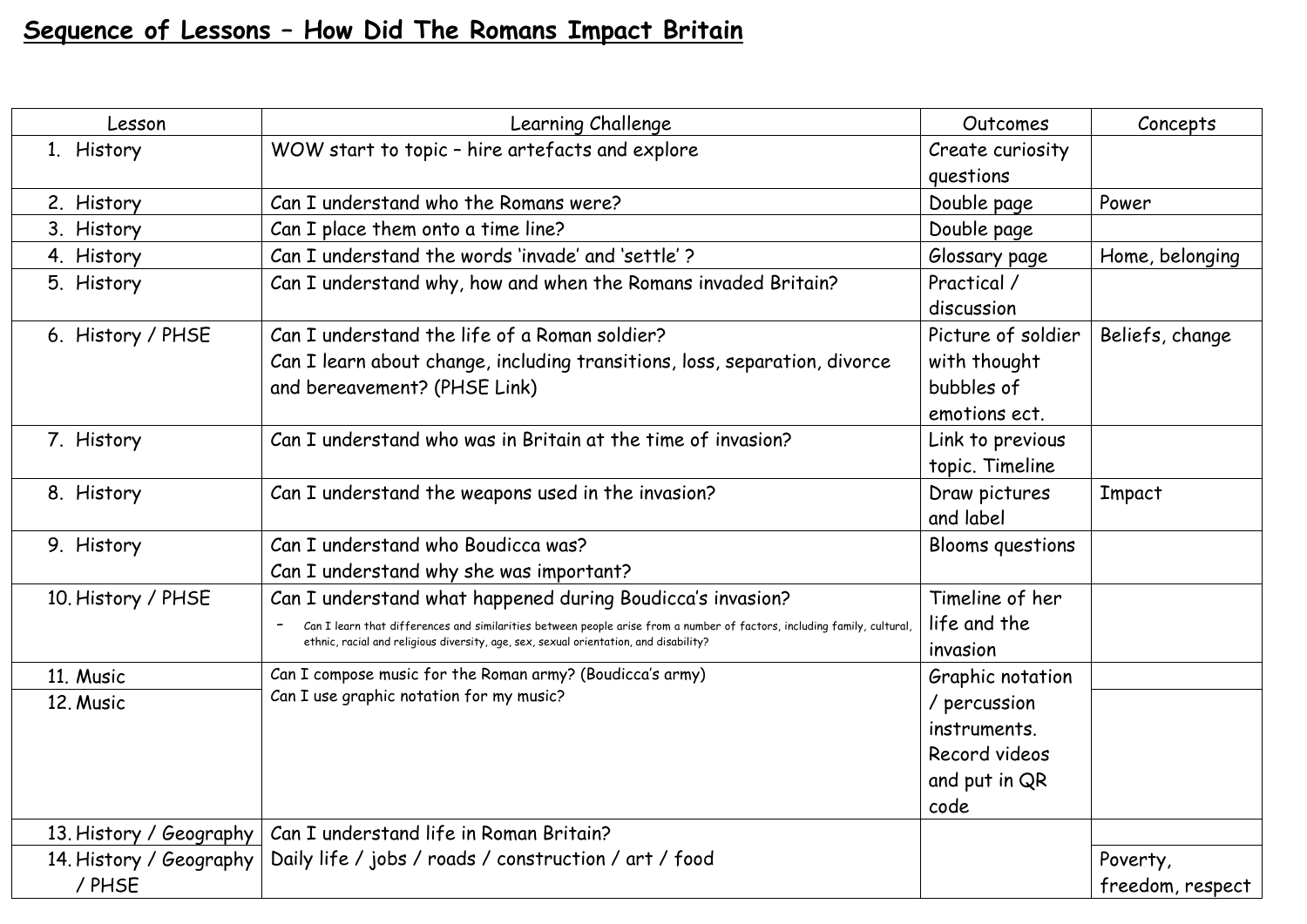|                        | Can I think about the lives of people living in other places?    | Double page<br>spread/poster/<br>leaflet |           |
|------------------------|------------------------------------------------------------------|------------------------------------------|-----------|
| 15. Art                | Can I understand what influence mosaics?                         | Blooms questions                         | Curiosity |
|                        | Research - look and design own                                   | / planning sheet                         |           |
| 16. Art                | Can I create my own mosaic?                                      | Create mosaics                           |           |
|                        | See project planner.                                             |                                          |           |
|                        | See science planner below.                                       |                                          |           |
| 17. Design and         | Can I research authentic Roman food?                             | Comparison of                            |           |
| Technology             | Can I look at a Mediterranean salad? What does it include? Ect.  | diets                                    |           |
| 18. Design and         | Can I create my own salad?                                       | Create salad                             |           |
| Technology             | See project planner.                                             |                                          |           |
| 19. Design and         | Can I evaluate my own salad?                                     | Evaluate salad                           |           |
| Technology / PHSE      | Can I recognise opportunities to make my own choice about food/a |                                          |           |
|                        | balanced diet?                                                   |                                          |           |
| 20. History/ Geography | Can I identify Roman roads across the UK now?                    | Map work                                 | Change    |
|                        | Can I place them on a map?                                       |                                          |           |
| 21. History/Geography  | Can I compare Italy to Britain?                                  | Picture and                              |           |
|                        | - Climate                                                        | comparisons                              |           |
|                        | Location                                                         |                                          |           |
|                        | Food                                                             |                                          |           |
|                        | Physical geography                                               |                                          |           |
| 22. History            | Can I identify the impact the Romans had on modern life today?   | Writing piece of                         |           |
|                        | Roads<br>$\sim$ $-$                                              | impact with                              |           |
|                        | Public health                                                    | evidence.                                |           |
| 23.End of topic        |                                                                  |                                          |           |

## **Discrete Science – Animals including humans**

| Lesson  | Learning Challenge                                                     | Outcomes         |
|---------|------------------------------------------------------------------------|------------------|
| Science | Can I understand that animals including humans need the right types of | Sorting activity |
|         | nutrition?                                                             |                  |